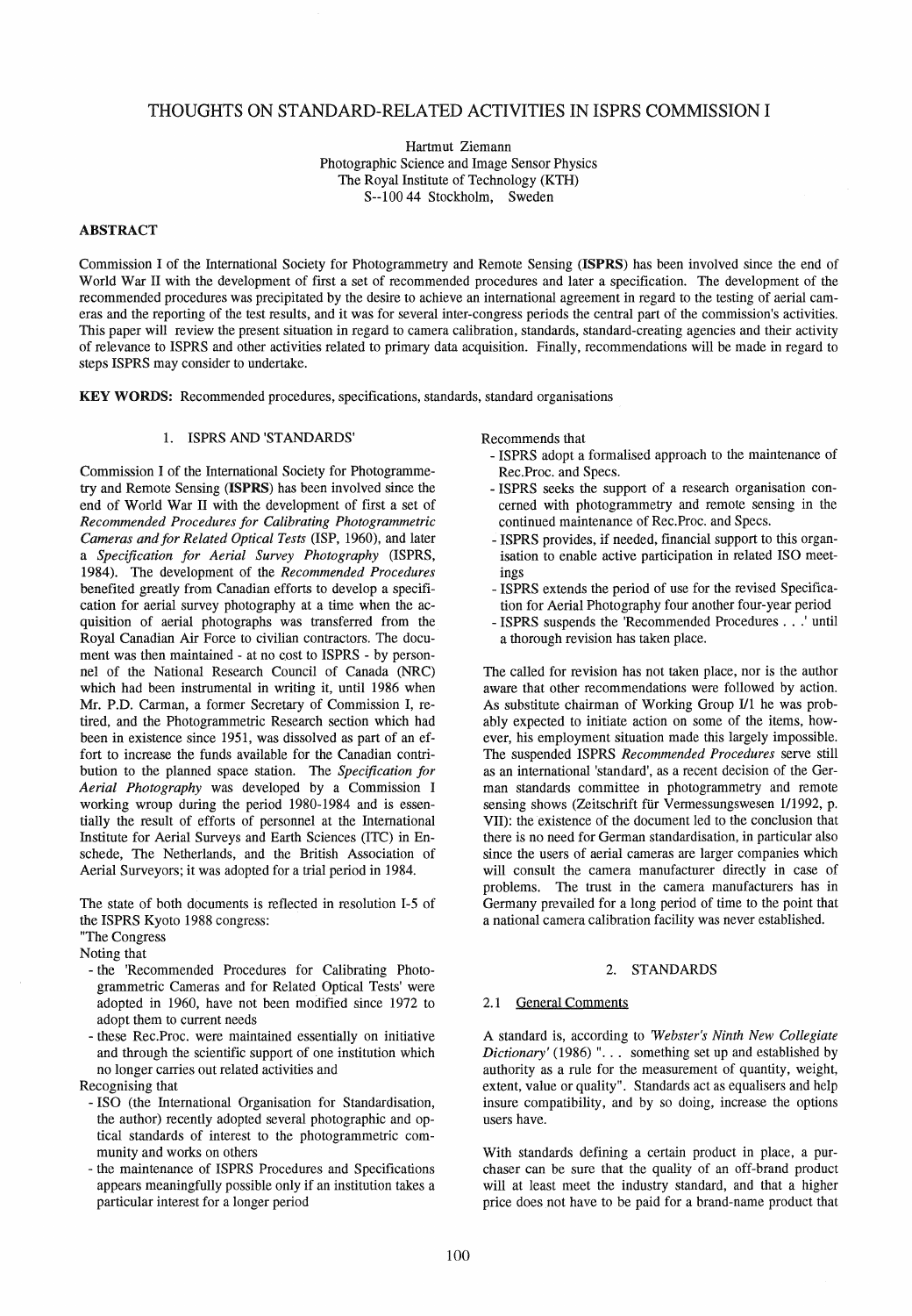may unjustifiably be perceived to have a better quality. Likewise, standards protect smalI, start-up companies in the sense that even though they are unknown in the marketplace, if they meet the industry standards or can say in their literature that their product meets a certain standard, the customer can be assured of a minimum level of quality set by the standard. The same argument holds on an international scale in that, if a development country wants to market a certain product and it meets certain standards, this product should be as welcome as those from more developed countries. For a manufacturer, complying with a standard is one of the worlds better marketing tools, and it was probably in recognition of this fact that the adoption of a *Specijication jor Aerial Pho*tography by ISPRS was so vigorously pursued by a national trade organisation.

Standardisation is a win-win situation. Users can be more certain they are getting what is advertised and that the product will be compatible with other equipment. The Manufacturer has both expanded and defined his market - expanded in the sense that the manufacturer can seIl to anyone who wants (and insists) that the items be made to a standard, and defined in the sense that they are selling to a segment of the market that wants or insists on the standard.

## 2.2 International Standardisation

There are two international organisations, both chartered by the United Nations, involved in creating standards: the International Electrotechnical Commission (IEC), which creates standards for electrical devices, and the International Organisation for Standardisation (ISO), which creates other standards. Both bodies have overlapping charters, e.g. in regard to lasers, and a joint IECIISO Technical Programming Committee looks after the necessary co-ordination. A first inquiry seems to indicate that there is within IEC no standards work going on which is directly related to the Commission I activities.

The first continuing standards body was an international one: just after the turn of the century an international electrical congress held in St. Louis passed aresolution ". .. that steps be taken to secure the co-operation of the technical societies of the world by the appointment of a representative commission to consider the question of the standardisation of the Nomenclature and the Ratings of Electrical Apparatus and Machinery". The 'commission' was the IEC; it has been active since 1906 and is headquartered in Geneva, Switzerland. Not much happened in international standards until after World War II when, as a result of United Nations activity, ISO was formed in 1947 in response to a meeting with delegates from 25 countries. The ISO is concerned with the standardisation in all fields except those that are the purview of the IEC, is also located in Geneva, and the two organisations work closely together in areas of overlapping interests. The IEC is comprised of 'National Committees', the ISO of 'National Standard Bodies'; ISO considers as a national standard body a group "most representative of the standardisation in its country".

The IEC objective states the purpose of any standards organisation as: "The objective of the Commission is to promote international co-operation on all questions of standardisation and related matters in the fields of electrical and electronic engineering and thus promote international understanding. This objective inter alia is achieved by issuing publications, including recommendations in the form of international standards, which the National Committees are expected to use for their work on national standards, in so far as national conditions will permit." The following should be noted in regard to the cited objective:

- The IEC is a voluntary standards organisation; no National Committee has to use the IEC standards, and the extent of any use is optional depending on national conditions. Only if the government of some country legislates the use of one of the standards does the standard become mandatory for that country.
- Any country participating in the IEC forms its own National Committee.
- The scope of the IEC is confined to electrical and electronic engineering.

ISO describes its purpose as follows: "The object of ISO is to promote the development of standardisation and related activities in the world with a view to facilitating international exchange of goods and services, and to developing co-operation in the sphere of intellectual, scientific, technological and economical activity. The results of the ISO technical work are published as 'International Standards'. ... ISO brings together the interests of producers, users (including consumers), governments and the scientific community, in the preparation of international standards."

The standards writing and administrative work within ISO is carried out by nearly 200 Technical Committees (TCs); each TC is administered by one of the member bodies of ISO, and that member body is called the Secretariat of the particular TC. A TC is established by ISO council, the scope of its activity approved on behalf of the Council by the ISO Technical Board (who also assigns TC secretariats), and the programme of work within the defined scope drawn up by the committee. Each TC may, in turn, establish Sub-committees (SCs) to cover different aspects of its work; the SCs have secretariats assigned by the parent TC. Within each of the SCs are Working Groups (WGs) where the actual work gets done; these have no special secretariats but Convenors and designated secretariats keep the work on moving.

The ISO *Memento* issued annually and is a 170-page, softcover book that teIls about the work and organisation of ISO. The main body of the book lists the over 200 TCs and their WGs in English and French. The secretariats of each TC are given along with the chairman's name, a short description of the scope of each TC, a list of liaisons with other TCs of ISO and IEC, and a list of all SCs with their supporting secretariats, titles and WOs (also with their supporting secretariats and titles). The book also gives the names and addresses of all national member bodies of ISO. As a preface, there are several pages of explanations dealing with the origins of ISO, who the members are, how the technical work is organised into the various technical committees and how an international standard is developed.

An international standard is the result of an agreement between the member bodies of the ISO, and the procedures of formulating international standards are given in the ISO *Directive* which is a joint publication with the IEC, in three parts and deals with the organisational and procedural structure of standards writing; the methodology of writing standards and the formal drafting (writing the final version) of standards. Part 1 deals with the procedures followed by the two organisations in developing and maintaining international standards with the help of technical committees and subsidiary bodies. Copies of the forms to be used in the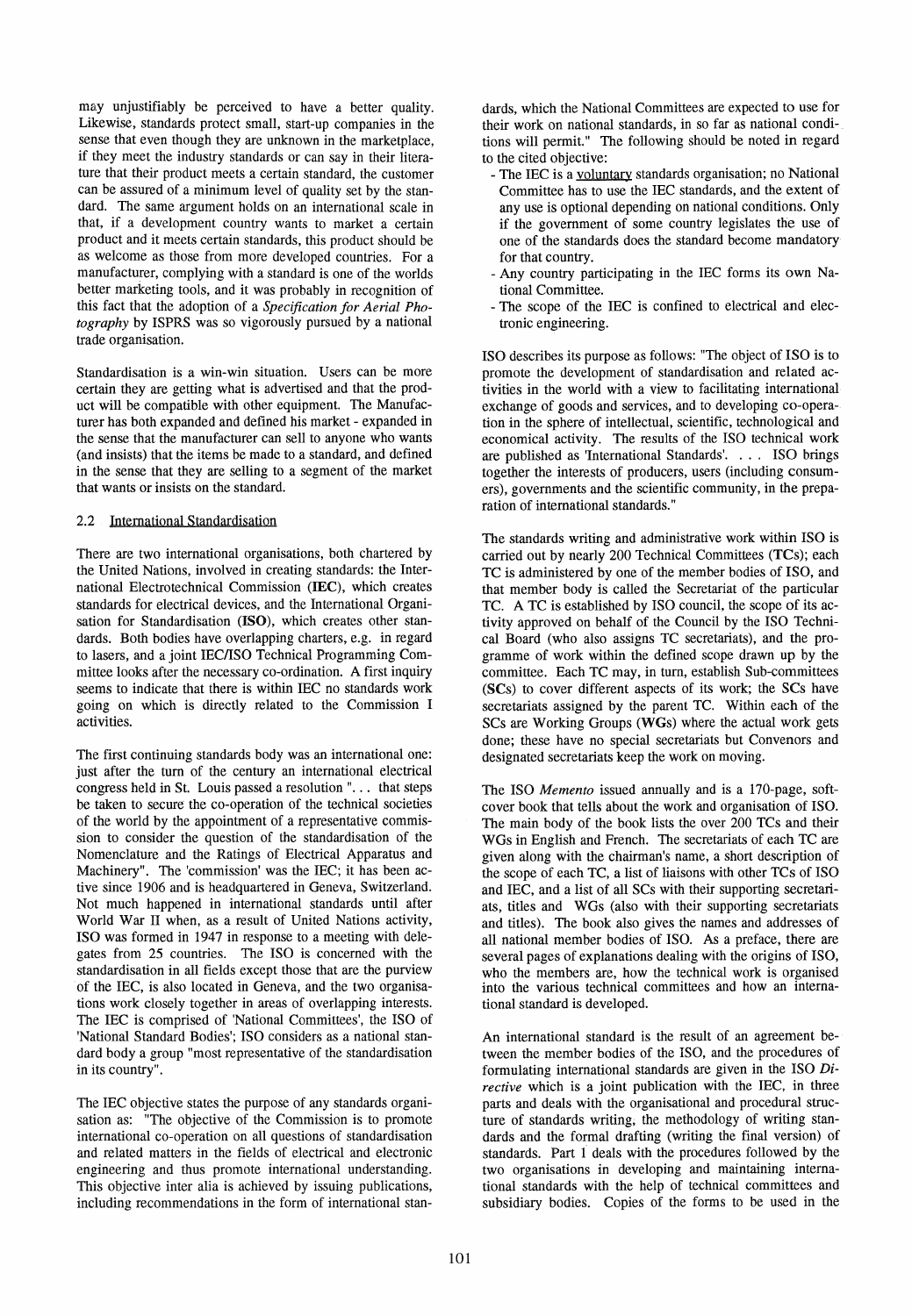standards activities are given as appendices; the use of these forms forces a consistent and logical, if somewhat bureaucratic standards development.

The procedural section of the *Directive* lays down the five stages of development each standard must pass, and the procedures for a formal review of standards every five years. A first important step towards an international standard is a committee draft (CD) - a document circulated for study within the TC or SC and registered with the ISO Central Secretariat. When consensus has been reached, the document becomes a draft International Standard (DIS) and is submitted to ISO member bodies for voting by a given date; if 75% of the votes are cast in favour of the DIS, it is accepted for publication as an International Standard and listed in the ISO *Catalogue.* 

Each national standards body belonging to ISO can decide whether it wants to Participate (be a P-member) or be an Observer (be an O-member) in each of the SCs. Being a Pmember implies active participation with an obligation to vote on DISs and, whenever possible, to participate in meetings. O-members are kept informed of the work of the SC and may make comments on the work and attend the meetings if they desire. International organisations may be granted 'liaison status' with TCs and SCs; this status comprises two categories: 'A' (effective contribution to the work) and 'B' (wish to be kept informed only). Liaison A gives the right to submit papers, attend meetings and participate in discussions. ISPRS has a liaison B status with TC 42 (Photography). All liaisons (with over 450 organisations) are listed in the 144-page document ISO *Liaisons.* 

## 2.3 Regional Standardisation

The pledge of the European Economic Community (EEC) to introduce open markets in 1992 has given a boost to the introduction of European standards. On the EEC level, there are two standards-setting groups, CEN (the European Committee for Standardisation) and CENELEC, which correspond closely to ISO and IEC.

In June 1991, the ISO Executive Board and the CEN Administrative Board signed a new co-operative agreement, the 'Vienna Agreement', which, with a view to avoiding duplication of work and permitting ISO and CEN to benefit mutually from international and regional standardisation activities, includes improved and simplified methods for the exchange of information and defines the methods for technical co-operation on standards preparation between ISO and CEN. The new procedures provide fra direct contacts between, and the mutual attendance of meetings of, ISO and CEN technical committees. They equally cover parallel voting for documents developed either within ISO or within CEN, as draft International or draft European Standards

# 2.4 National Standardisation

Domestic voluntary standards are typically written by trade and professional organisations that recognise it is in their industry's best interest to have standards. The resulting standard is completely voluntary in the sense that none of the participating organisations have to use the standard. For it to become a national standard, it would have to be approved by the national ISO Member Body as standard. This approval is gained easily if the organisation that wrote the standard followed certain guide lines. For example, it must be demonstrated that manufacturers, users and consumers were well represented during the formulation of the standard, and that all their inputs were considered.

As an example for ongoing national standards activity, the work on optical standards in the USA will be reviewed later in this paper.

# 2.5 A Note on Standards

International and national standard bodies do not write standards but supervise the writing of standards. Most voluntary standards are copyrighted material and the various national standards-writing bodies support themselves, at least partially, by selling the standards they write.

If there is a need to write an ISO, a regional or a national standard on some aspects of a specific field, and such a standard already exists in another ISO member country, it would not make sense to write a new (and possibly conflicting) standard. The original standard should be used as a foundation, incorporating new technology as appropriate. If possible, the original organisation would be called in to help with the writing of the upgraded version. The *Recommended Procedures* were prepared at a time when no international standardisation in optics and related matters existed. Now, such standards either exist or are in preparation; these should be considered as representing the best effort in the field and made the base for any revision of the ISPRS document.

Draft international standards (DISs) are copyrighted material by ISO and are not to be circulated except for review (to P-, 0- and liaison-A TC or SC members), are not to be used as standards, and are normally not available to persons not involved with the TC or SC work, for example to the professional and scientific community represented by ISPRS. When they are finally revised and published as International Standards, they are available from ISO or the national standard bodies. All persons and agencies, including government agencies, who will be materially affected by these standards are effected to purchase copies; it is the sale of the documents that provides substantial support for the international standards work.

### 3. ISO STANDARDS ACTIVITIES OF INTEREST TO ISPRS COMMISSION I

The following ISO/TCs (given with their title, year of formation and secretariat) seem of interest in connection with photogrammetry and remote sensing:

| ISO/TC 12                                                      | Quantities, units, symbols, etc 1947                         |      | <b>SIS</b>  |
|----------------------------------------------------------------|--------------------------------------------------------------|------|-------------|
| ISO/TC 42                                                      | Photography                                                  | 1947 | <b>ANSI</b> |
| <b>ISO/TC 172</b>                                              | Optics and optical instruments 1978                          |      | <b>DIN</b>  |
|                                                                | ISO/TC 187 Colour notations                                  | 1984 | -SIS        |
|                                                                | The abbreviations ANSI, DIN and SIS identify the ISO         |      |             |
| member bodies from the USA, Germany and Sweden, re-            |                                                              |      |             |
|                                                                | spectively. In addition, there is an ISO/IEC Joint Technical |      |             |
| Committee dealing with standardisation in the field of infor-  |                                                              |      |             |
| mation technology; it was created in 1987, and its secretariat |                                                              |      |             |
| is with ANSI.                                                  |                                                              |      |             |

In this section, the activities of ISOrrC 172 and of ISOrrC 42 will be reviewed because of their relevance in regard to a revision of the *Recommended Procedures* and the *Specijication.*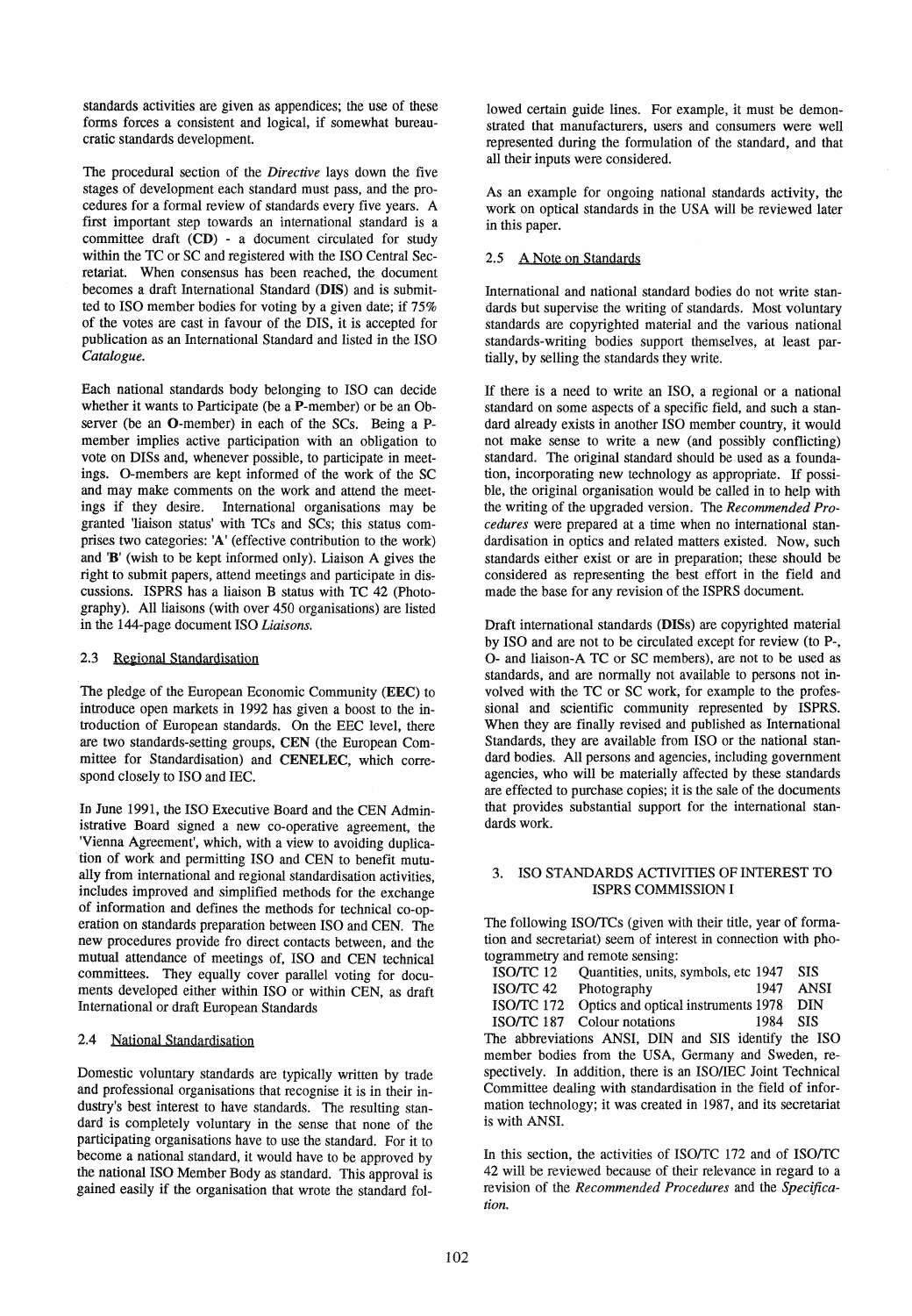### 3.1 TC 172

TC 172 was formed in 1978 to avoid fragmentation in the optical Held, and it took until 1990 that it published a substantial body of standards. A TC 172 Plenary was held in April 1991 in Las Vegas. Because of the increased activity in the TC, the next Plenary was scheduled for 1994 and not, as would have been customary, after six years in 1997.

Within TC 172 there are nine Subcommittees (SCs) on various fields of optics; of interest in regard to photogrammetry and remote sensing are activities within

- 
- SC 1 Fundamental standards DIN<br>SC 6 Geodetic Instruments SNV (Switzerland) SC 6 Geodetic Instruments SNV<br>SC 9 Electro-optical systems DIN
- Electro-optical systems

Within the context of the *Recommended Procedures* the activities in SC I deserve special attention; there are three WGs and two task groups.

- WG 1 deals with optieal testing; its activities have centred around standards for OTF testing and its application to 35mm camera lenses, telescopes, office copier lenses and x-ray image intensifiers as well as veiling glare and lens distortion.
- WG 3 is developing standards for environmental testing of optics and optical systems; these activities will not be reviewed here.

According to the documentation available, the work of SC 1 has not yet resulted in ISO standards but there several DISs of interest; the given date indicates a deadline for voting by the ISO member bodies:

- DIS 9039: Quality evaluation of optieal systems Determination of distortion (92-01-25)
- DIS 9334.2: Optical transfer function Definition and mathematieal relationship (91-08-06)
- DIS 9335.2: Optical transfer function Principles and procedures of measurement (91-08-06)
- DIS 9336-1:0ptical transfer function Application Part 1: Still camera lenses - Interchangeable lenses for 35mm cameras (92-01-25)
- DIS 9336-2:0ptieal transfer function Application Part 2: Lenses for office copiers (92-01-25)
- DIS 9336-3:0ptieal transfer function Application Part 3: Telescopes (92-01-25)
- DIS 9358: Veiling glare of image forming systems Definitions and methods of measurement (92-01- 25)

# 3.2 TC 42

TC 42 was one of 67 TCs formed in 1947. Hs scope includes standardisation of definitions, dimensions and recommended practice in the field of photography; methods for testing, rating and classifying the performance characteristics of materials and devices used in photography; and methods, materials and processes used for photographie document reproduction. Specifically excluded are cinematography and office document copying machines. The TC holds Planeries biannually, with the last having taken place in August 1991.

Other than TC 172, TC 42 does not break up into SCs but directly into WGs. Of the 11 presently existing WGs, the following appear to pursue activities of interest to the photogrammetric community:

- WG 3 Sensitometry, image measurement and viewing
- WG 5 Physical properties and image permanence of photographic material
- WG<sub>6</sub> Photographic chemicals and processing
- WG<sub>8</sub> Photographic film and paper products - Dimensions
- WG 12 Lens quality characteristics
- WG 18 Electronic still picture imaging (established 1991)

Of the numerous standards, the following may indicate the extent of relevance in regard to the ISPRS Commission I concerns just by their titles:

- ISO 5 Photography Density measurements Part 1: Terms, symbols and notations (1984) Part 2: Geometrie conditions for transmission density (1991) Part 3: Spectral conditions (1984) Part 4: Geometrie conditions for reflection density (1983)
- ISO 2240 Photography Colour reversal camera films Determination of ISO speed (1982)
- ISO 5800 Photography Colour negative films for still photography - Black-and-white continuous-tone papers - Determination of ISO speed and range for printing (1983)
- ISO 7829 Photography Black-and-white aerial camera films - Determination of ISO speed and average gradient (1986)

### 4. STANDARDS AS AN ACTIVITY WITHIN A PROFESSIONAL SOCIETY

#### 4.1 Statutes, Bylaws and Standards

Interestingly enough, neither the *Statutes* nor the *Bylaws* of ISPRS refer to standardisation as one of the activities the society engages in nor does either call for co-operation with organisations involved in standardisation. However, this activity should be recognised by those documents guiding the ISPRS activities if they are deemed important.

As an example for the inclusion of standard-related activities into Statutes and Bylaws, the objectives of the International Commission on lllumination (CIE, from Commission Internationale de l'Eclairage) will be given here.

The CIE is a " $\dots$  technical, scientific and cultural organisation devoted to international co-operation and exchange of information among its member countries on matters relating to the science and art of lighting"; it is recognised and accepted as representing the best authority on the subject of illumination since its inception. The CIE objectives are:

- (1) To provide an international forum for the discussion of all matter related to the science, technology and art in the fields of light and lighting and for the interchange of information in these fields between countries.
- (2) To develop basic standards and procedures of metrology in the fields of light and lighting.
- (3) To provide guidance in the application of principles and procedures in the development of international and national standards in the fields of light and lighting.
- (4) To prepare and publish standards, reports and other applications concerned with matters related to the science, technology and art in the fields of light and lighting.
- (5) To maintain liaison and technieal interaction with other international organisations concerned with matters related to the science, technology, standardisation and art in the fields of light and lighting.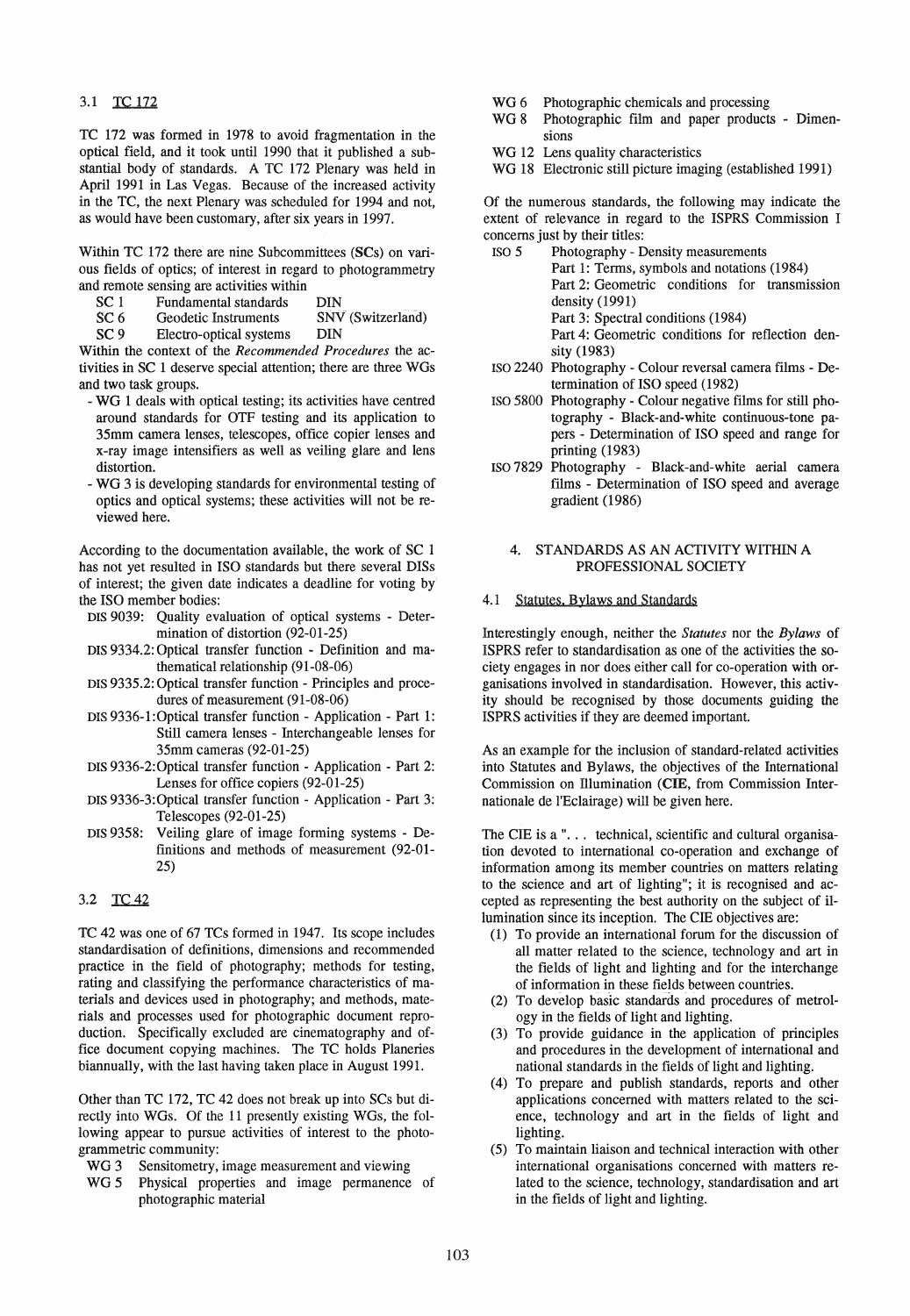The CIE maintains a permanent Bureau (at present in Vienna) and is recognised by ISO as the authoritative group in regard to standards in their field with the result that CIE develops ISO standards.

The author is convinced that an extension of the ISPRS activities in the direction of standardisation and the mounting of serious efforts in this direction through active collaboration in standard-creating activities of organisations like the ISO and SPIE would be an enhancement to ISPRS.

#### 4.2 Example for a Standards Committee

One society which has recently formed a Standards Committee is SPIE, The International Society for Optical Engineering, which has grown from an American society named The Society for Photo-Optical Instrumentation Engineers. SPIE is a "non-profit society dedicated to advancing engineering and scientific applications of optical, electro-optical and optoelectronic instrumentation, systems and technology, and communicating them through its publications and symposia". Its members are scientists, engineers and users interested in the reduction to practice of these technologies. SPIE has for nearly 30 years held symposia and published the SPIE *Proceedings* which number well over 1600. In the recent past, SPIE started several other publication series such as the *Milestone Series, Critical Reviews, Tutorial Texts* and the *SPIE Press Monographs and Handbooks.* SPIE also publishes a scientific journal called *Optical Engineering* monthly and a monthly tabloid in newspaper format called *OE Reports.* 

SPIE has a number of international chapters and 18 working groups which members can join for an additional fee. At least the following working groups are likely active in areas falling into the sphere of interest of ISPRS: Electronic Imaging, High Speed (Photography, Videography and Photonics), Robotics, and Thermosense (Thermal Infrared Sensing for Diagnostics and Control).

SPIE has created a Standards Committee to initially help the optical industry in the USA recognise the beneficial nature of standards and to encourage industry to support existing trade groups in regard to standards and in particular, in joining the national standards writing bodies such as ANSI. This committee does not draw up or recommend standards. Each committee member represents hirnself, his organisation or is a liaison to another standards organisation such as AFNOR (France), DIN, BSI (Great Britain), JCOIITI (Japan), IEC, EEC, CEN or CENELEC; there is also liaison with professional societies such as SMPTE (the Society of Motion Picture and Television Engineers), IEEE (the Institute of Electrical and Electronic Engineers) and OSA (the Optical Society of America). Since SPIE is an international organisation with chapters in many countries, there is a serious effort to ensure that all interested nations have an opportunity to participate in the discussions and review of standards of interest to the optical community.

In the USA, an optics standards subcommittee was created in 1990 under the umbrella of the standards writing body concerned with photographic apparatus which has been in operation for many years; the administrative organisation is the National Association for Photographic Manufacturers (NAPM), and optical industry trade groups and professional societies (such as SPIE and OSA) will act as advisors. It is expected that the new subcommittee be deeply involved with

the changeover from military standards to voluntary standards mandated by a directive issued several years aga by the US Office of Management and Budget requiring federal agencies to use voluntary standards as opposed to military or other government standards, wherever such voluntary standards exist and are applicable. At the moment (March 1992) more than 20 military (MIL) standards are invoked for the various optical products used by the US military services. It will only be possible to convert these to voluntary standards when there is an existing voluntary standard that is better or more encompassing than the military one. The committee will need to write new national standards to cover those cases where there is no appropriate existing standard.

SPIE has set up for its members an electronic network service called OPTOLINK which includes an optical standards database, and will set up programs to educate and train members on how standards are used and applied. OPTOLINK in September 1991 provided information on all 12 published ISO/TC 172 standards as well as on over 110 DISs and CDs from the same TC. SPIE is now collecting information on optical standards in the USA, where no clearing house for such standards exists, and will then attempt to also include other national standards. This effort will also cover military standards; those in the US were introduced when it was realised that military purchases of optical equipment could in the absence of national optical standards be made more efficient wit the introduction of standards.

OPTOLINK can be aecessed by telephone from anywhere in the world and offers various other services to the membership of SPIE such as electronic bulletin boards, SPIE working group communication centres, calendar of future events, member/publications database searches, on-line conferencel course registration, on-line purchase of publications and electronic employment service.

#### 5. BEYOND OPTICAL SYSTEMS

The *Recommended Procedures* and the *Specijication* address problems related to the calibration and use of optical cameras recording on film. The 1988 Kyoto congress passed the following resolution (# 1-2) in regard to newer sensor technology:

- "The Congress
- Noting that
	- the use of digital image data from solid state cameras by the photogrammetric/remote sensing community is increasing
- Recognising that
- there is a need to more fully understand the geometric and spatial resolution characteristics of digital imaging solid state sensors
- calibration methods and procedures for digital spaee-borne sensors are being actively discussed in the WG Calibration within the 'Committee on Earth Satellites (CEOS)'

Recommends that

- ISPRS takes action to be kept informed and to become involved in the work of the CEOS-Committee
- investigations should continue to be conducted on
- geometric calibration of digital imaging systems
- image quality standards for digital sensor systems
- spatial, spectral, radiometrie and temporal resolution of digital space sensors as related to specific remote sensing and mapping tasks"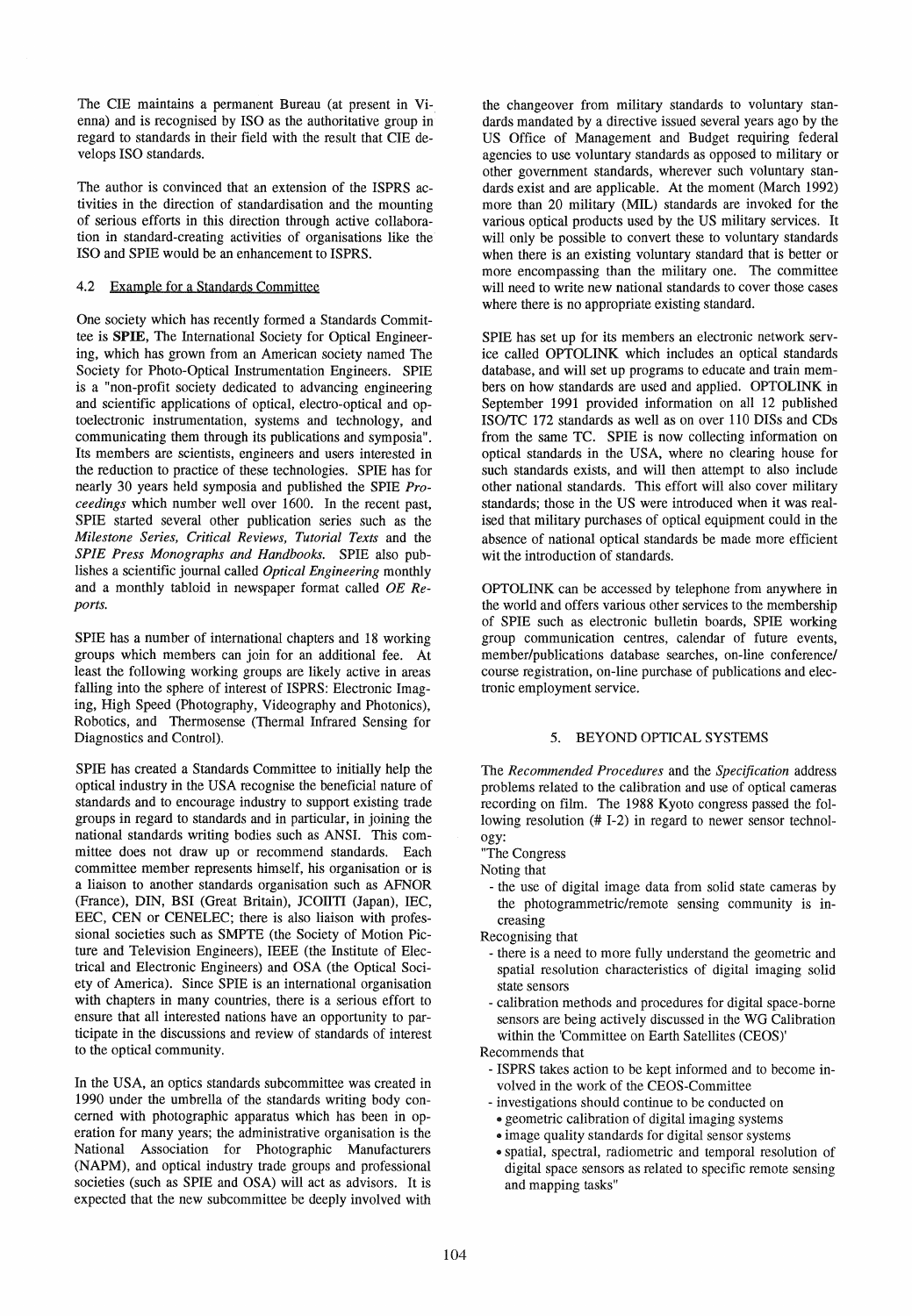The establishment of the Commission I Working Oroup on Microwave Remote Sensing Systems after the 1984 congress indicated that ISPRS was also prepared to look beyond optical systems; the WO was reinforced by a separate resolution passed at the 1988 congress.

SPIE has been active in holding symposia in aerospace sensing for years; for example, in 1991 Infrared Technology XVII and Airborne Reconnaissance XV were held besides a larger number of other symposia. The SPIE *Proceedings*  contain a significant number of volumes dedicated to areas of interest to ISPRS Commission I.

Probably the best access to information on new space systems can be obtained from the Committee on Earth Observation Satellites (CEOS), an organisation of satellite-operating agencies which was referred to in the resolution cited near the beginning of this section. CEOS has three primary objectives:

- to optimise the benefits of space-borne Earth observation systems through co-operation in mission planning and the development of compatible data products, formats, services, applications and policies,
- to aid its members and the international user community by serving as a focal point for international space-related Earth observation activities,
- to exchange policy and technical information to encourage complementarity and compatibility among space-borne Earth observation systems and the data received from them.

The primary focus of CEOS's work at present (although not its exclusive remit) is on satellite activity related to global environmental change. In order to strengthen its interaction with major international users of satellite data, CEOS created an affiliate status for intergovernmental bodies (ISO, UNEP, WMO) and international scientific programs (ISCU/IOBP, WCRP) and invited those organisations to participate in plenary deliberations and working group meetings.

It should be noted here, however, the CEOS Fifth Plenary Meeting in December 1991 decided in response to an application from ISPRS for affiliate status that professional societies would not be granted that status.

CEOS has at present two active working groups, the WO on Calibration and Validation and the WO on Data. The latter is concerned with enhancing co-ordination, complementarity and standardisation of space-borne Earth observation data management through, at present, work in the areas of user product formats, catalogue systems, common lexicon and data directory, networks, storage and distribution media, and data management strategies.

Of greater interest within the context of Commission I is the WG on Calibration and Validation (WGCV). The WG has formulated its objectives as follows:

"The objectives of the WOCV are to enhance co-ordination and complementarity, to promote international co-operation and to focus activities in the calibration and validation of Earth observations (including Earth and the neutral atmosphere) for the benefit of CEOS members and the international user community.

Work to meet these objectives will include the promotion of:

- exchange of technical information and documentation,
- investigation of possibilities for technical co-ordination

and co-operation for space and ground segments,

- co-ordination of calibration and validation campaigns and programs,
- optimising and sharing of available facilities, expertise and resources as appropriate.

Specific objectives are

- 1. Sensor-specific calibration and validation: To document and establish forums for the assessment and recommendation of current techniques and standards for pre- and post-launch characterisation and calibration.
- 2. Oeophysical validation: To document, and establish forums for the assessment and recommendation of, techniques for validation of geophysical parameters derived from Earth observation satellite systems."

The WOCV has at present one active subgroup (on SAR calibration), agreed to establish two new subgroups (on infrared/visible optical sensors and on passive microwave calibration) and is debating the establishment of a subgroup on terrain mapping from remote sensing satellites using optical and microwave systems. The latter group would be of great interest to the photogrammetric/remote sensing community but thus far does not find the support of the big players who are more oriented towards addressing systems providing data on a global scale.

#### 6. RECOMMENDATIONS

The review of a number of standards-related activities presented here requires refinement by incorporation of further information requested but unavailable at this time. Nonetheless, the following preliminary recommendations can be made in addition to those made in resolution 1-5 of the 1988 Kyoto congress which is cited in its entirety in the first page of this report:

- survey ISPRS member societies in regard to activities in standards, calibration and test procedures, and specifications,
- upgrade the liaison to ISO/TC 42 from B to A,
- enter into a liaison A with ISO/TC 172,
- inquire with ISO and IEC about standardisation efforts of interest to ISPRS in other TCs,
- become active in the SPIE Standards Committee and establish a connection to SPIE's OPTOLINK,
- attempt through suitable contacts to be informed about the various CEOS activities,
- determine the extent of activities in primary data acquisition of other international agencies such as the International Aeronautical Federation (IAF) which also has an Earth observation section or the IEEE Remote Sensing Society (IGARSS).

#### 7. ACKNOWLEDOEMENTS

The author is happy to acknowledge the contribution by R.E. Parks, the chairman of the SPIE Standards Committee, to this paper in that his almost monthly columns on 'Standards in Optics and Imaging Technology' in the SPIE OE Reports starting in May 1990 have provided many thoughts useful m the preparation of this paper.

The author would further like to thank the Oöran Oustafsson Foundation in Stockholm for providing him with the tools to make the writing of the paper rather convenient.